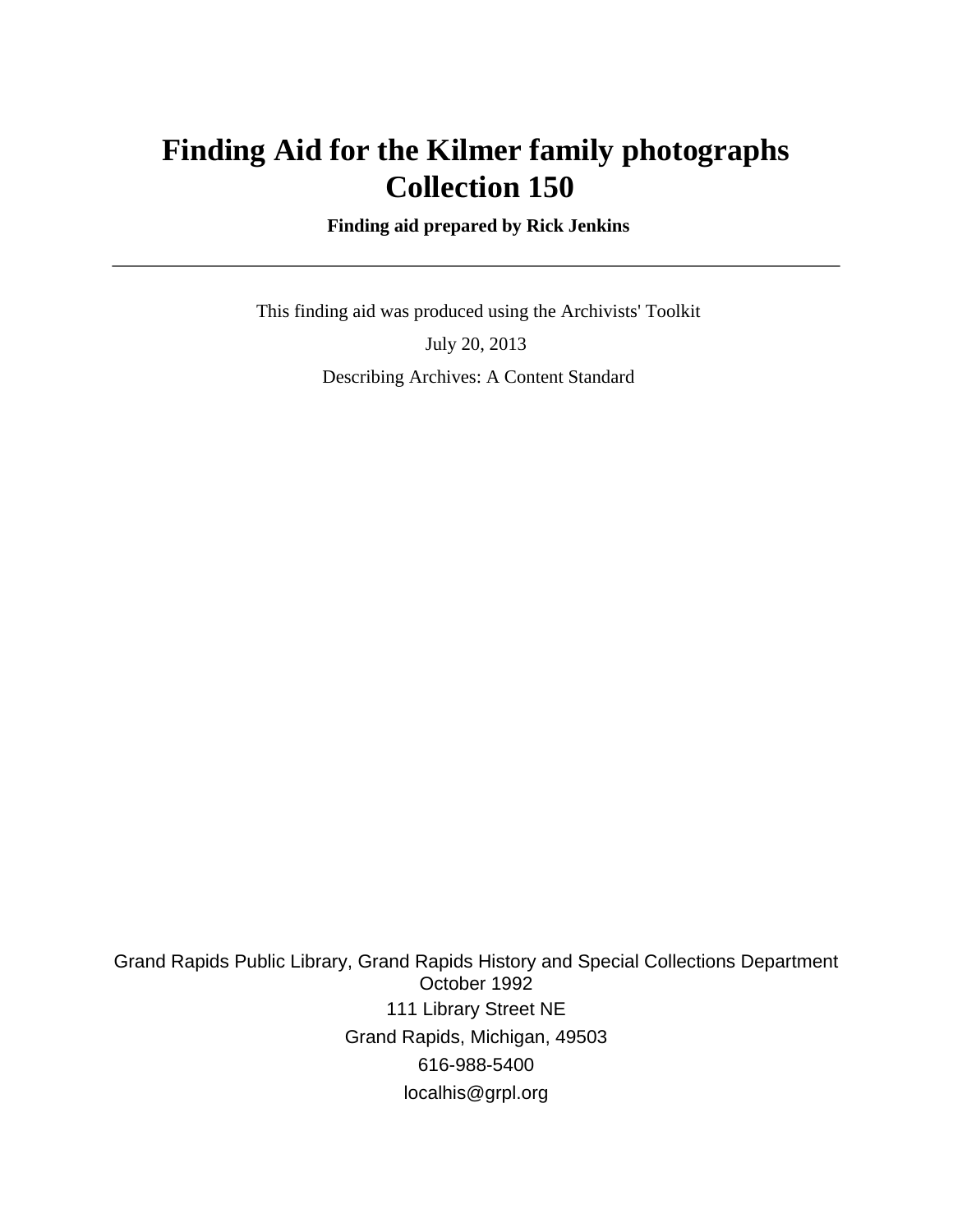## **Table of Contents**

 $\overline{\phantom{a}}$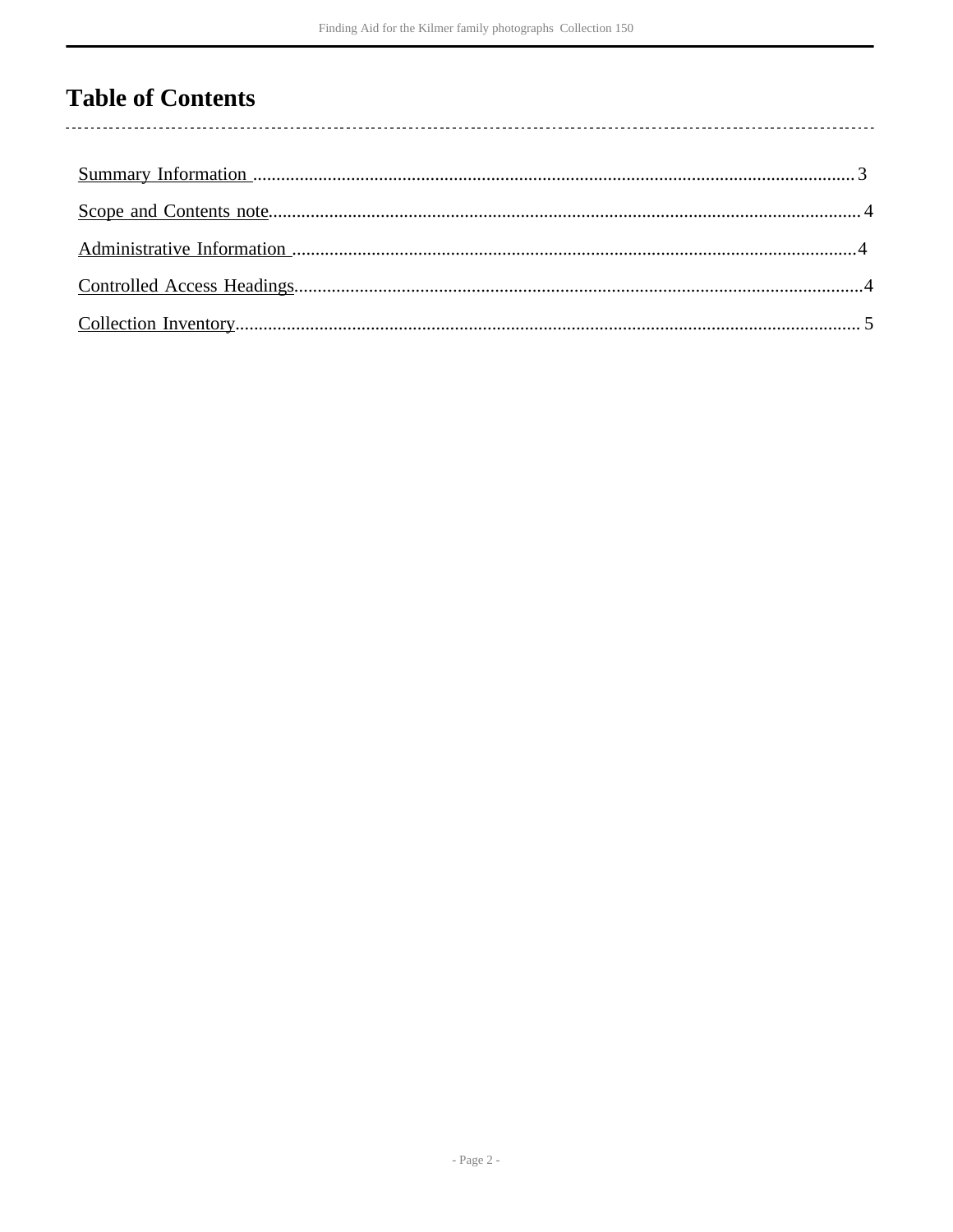# <span id="page-2-0"></span>**Summary Information**

| <b>Repository</b> | Grand Rapids Public Library, Grand Rapids History and Special<br><b>Collections Department</b>                                                                                                                                                                                                                                                                                                                                                                                                                                                                                  |
|-------------------|---------------------------------------------------------------------------------------------------------------------------------------------------------------------------------------------------------------------------------------------------------------------------------------------------------------------------------------------------------------------------------------------------------------------------------------------------------------------------------------------------------------------------------------------------------------------------------|
| <b>Title</b>      | Kilmer family photographs                                                                                                                                                                                                                                                                                                                                                                                                                                                                                                                                                       |
| Date [inclusive]  | 1870-1890                                                                                                                                                                                                                                                                                                                                                                                                                                                                                                                                                                       |
| <b>Extent</b>     | 1.04 Linear feet Two boxes                                                                                                                                                                                                                                                                                                                                                                                                                                                                                                                                                      |
| Language          | English                                                                                                                                                                                                                                                                                                                                                                                                                                                                                                                                                                         |
| <b>Abstract</b>   | The Kilmer family photographs is a small collection which contains<br>family photographs from the last half of the nineteenth century, for family<br>names Colby, Barry, Gilbert, Grover, Ferguson and Bowen. One image<br>depicts a family standing beside their log cabin. Span dates are estimated<br>to be 1870 to 1890. The collection also includes an operating manual<br>for a mower and a notice from the American Creditor's Association. The<br>relationship of this collection to Western Michigan and/or later Grand<br>Rapids area families is currently unknown. |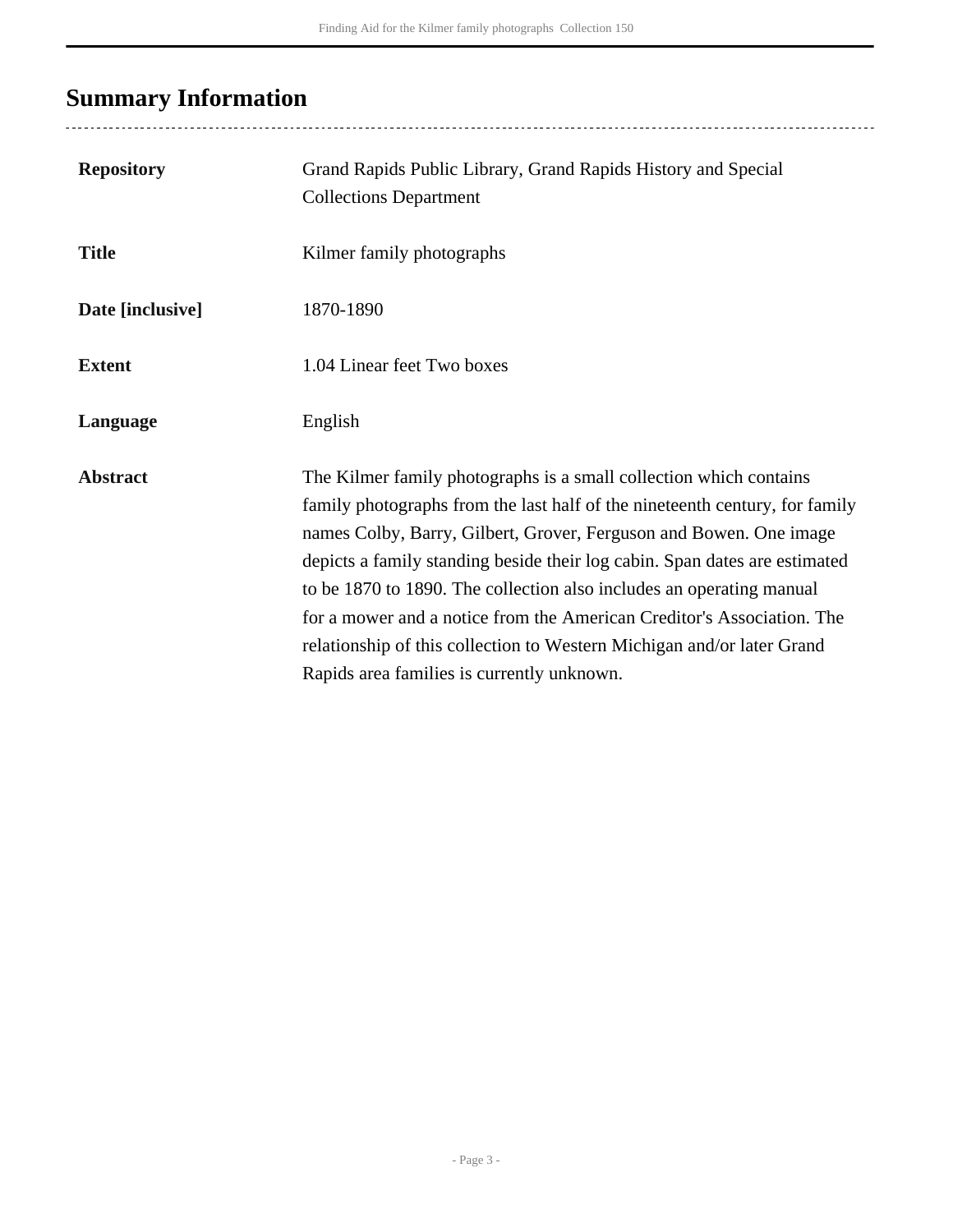## <span id="page-3-0"></span>**Scope and Contents note**

This collection contains late 19th century photographs of the following people: Westley, Frank, John, Mary, Will, Great-Grandpa and Great-Grandma Barry; Bill and Maria Bowen; Dick, Edith, Doll, Perry, Frank, Rita, and Libby Ferguson; John, Ivol, Emma, Eunice, Earl, and Ethel Colby; William and Elizabeth Grover; and Melisa Gilbert. The relationship of these people is not known.

One photograph of particular interest shows family members standing beside their log cabin. The photograph provides a detailed look at the materials used to build the cabin.

## <span id="page-3-1"></span>**Administrative Information**

#### **Publication Information**

Grand Rapids Public Library, Grand Rapids History and Special Collections Department October 1992

#### **Immediate Source of Acquisition note**

Eunice Kilmer, accession number 1986.067

### <span id="page-3-2"></span>**Controlled Access Headings**

**Family Name(s)**

• Kilmer

**Genre(s)**

• photographs